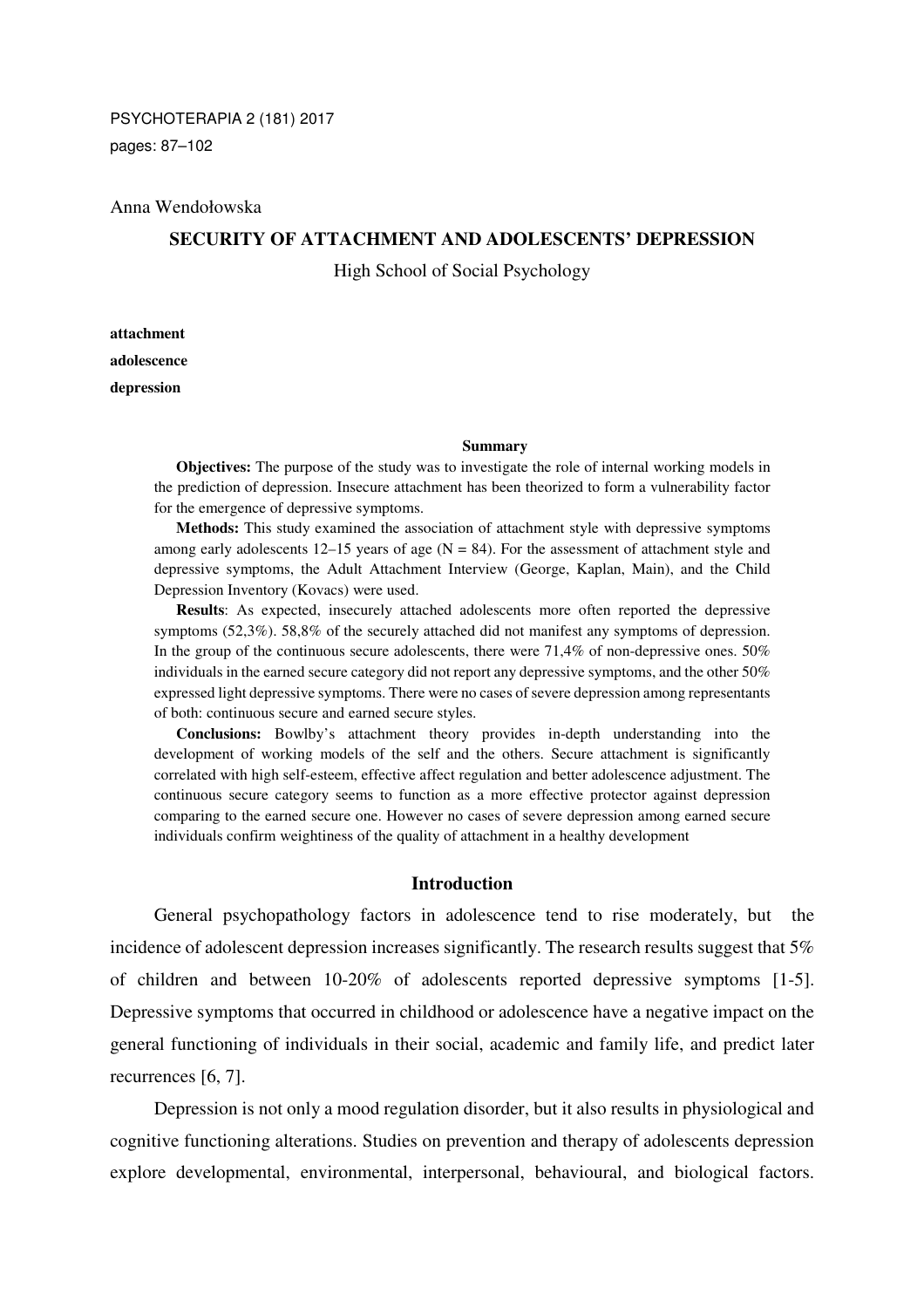Among developmental components contributing to depression, early family relations are also indicated. This study is particularly focused on attachment and its role in providing protection against depression.

According to Bowlby, adolescence is a period of two crucial developmental processes that might influence the occurrence of depressive symptoms. One of them is creating internal working model based on mental representation of attachment relations, and second one is growing affect regulation ability. Both self-esteem and effective emotional control depend on the attachment quality.

### **Internal working models**

Attachment was described by Bowlby as a behavioural-cognitive system, created in a social relation between a child and his/ her primary figure. This system is a well-organized internal structure, fulfilling specific functions [8]. The primary goal of attachment behaviours is creating a secure base, in order to reduce negative emotions and to explore the world. Repeated experiences are being coded in memory as mental models. The child's natural disposition and the adult 's natural sensitivity to the signal sent by the child, provide an opportunity to achieve the sense of security, associated with normal, harmonious development [8].

In the process of attachment formation, an immature child's brain uses a mature parent's brain functions to organize its own brain processes [9]. In the developing mind, a network of cognitive, emotional and behavioural representations of the self, the others and the reciprocal relationships are being shaped. Those representations, called working models, are activated in response to stressful events, as coping strategies. The primary strategy is created by a child as a consequence of a model of an available and responsive parent, and an efficient and valuable self. Secondary strategies are being developed after unfavourable early parenting experiences. The first secondary strategy deactivates the attachment system as a consequence of repeated experiences of neglect and/or rejection. The child's attention is being shifted away from the attachment figure and the attachment-related experiences, which in turn limits emergences of attachment-related thoughts and feelings. The second secondary strategy hyperactivates the attachment system when the child experiences the parent as occasionally available. The attention is inflexibly focused upon the attachment figure and attachment-related experiences, as opposed to the environment. In difficult situations, the child exhibits strong signs of distress [10].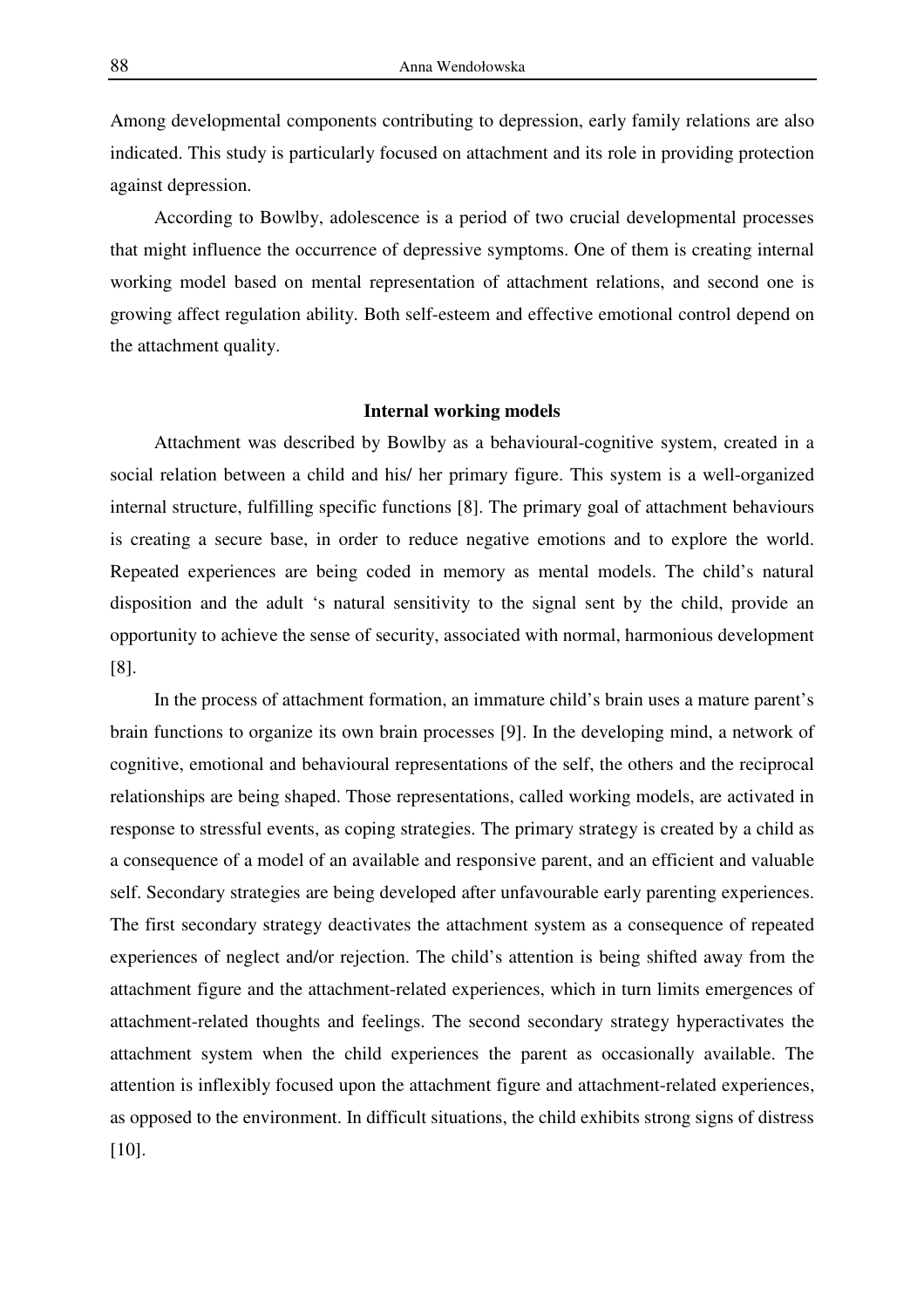Early attachment representations are relatively stable and operate unconsciously [11, 12], however in extreme situations they are subject to reorganization. Therapeutic processes and positive peer and romantic bonds can possibly change the insecure pattern of attachment into the secure one, what is evidenced in earned-secure category of attachment. Some people (45- 65% among securely attached), despite unfavourable childhood experiences, present valuing attachment mental state in adult life [14].

Traumatic experiences and toxic relationships may negatively influence the quality of attachment and result in modifications of the attachment system from secure to insecure. In the adolescents' cohort 64% presented the same attachment pattern as in infancy (during a Strange Situation Procedure), but the consistency of the attachment pattern was higher (78%) among those who had not experienced negative life events [14-16].

Increasing autonomy and emotional control are important elements developed in the middle childhood and adolescence. They are crucial for forming new attachment relationships, which differ from those created in childhood. Adolescents' strategies are more integrated, which provides youngsters with more generalized attitude with respect to attachment relationships. They are able now to reformulate the attachment system to make it predictable in later peer and romantic relationships. Attachment transformations however, which can origin in middle childhood, have a chance to reveal in adolescence, because of the individuation processes and the capacity for formal operational thinking, including logical and abstract reasoning abilities. Adolescents have an opportunity to evaluate their attachment figures from a larger than before perspective. Their perception about themselves in the attachment relationships is not focused on a certain relationship as before (My mom always helps me), but it becomes more internalized (I can ask for help and I will get it, but I have to considerate which people I can stay close to). Physical and emotional independence developed in adolescence, creates an opportunity to re-evaluate childhood attachment relationships. Critical review was too scary before to acknowledge and express it. It may temporarily worsen the general family functioning, but in the same time creates space for resolving childhood difficulties and forming more secure relationships in the future [17].

#### **Adolescents depression**

Psychiatrists legitimately highlight the individual nature of juvenile depression, as there are developmental processes and adolescence crisis additionally involved in it [18]. Research findings indicate that along with the developmental changes, depressive symptoms differ. Outcomes of youngsters' depressive disorder are much more assorted than in adult depression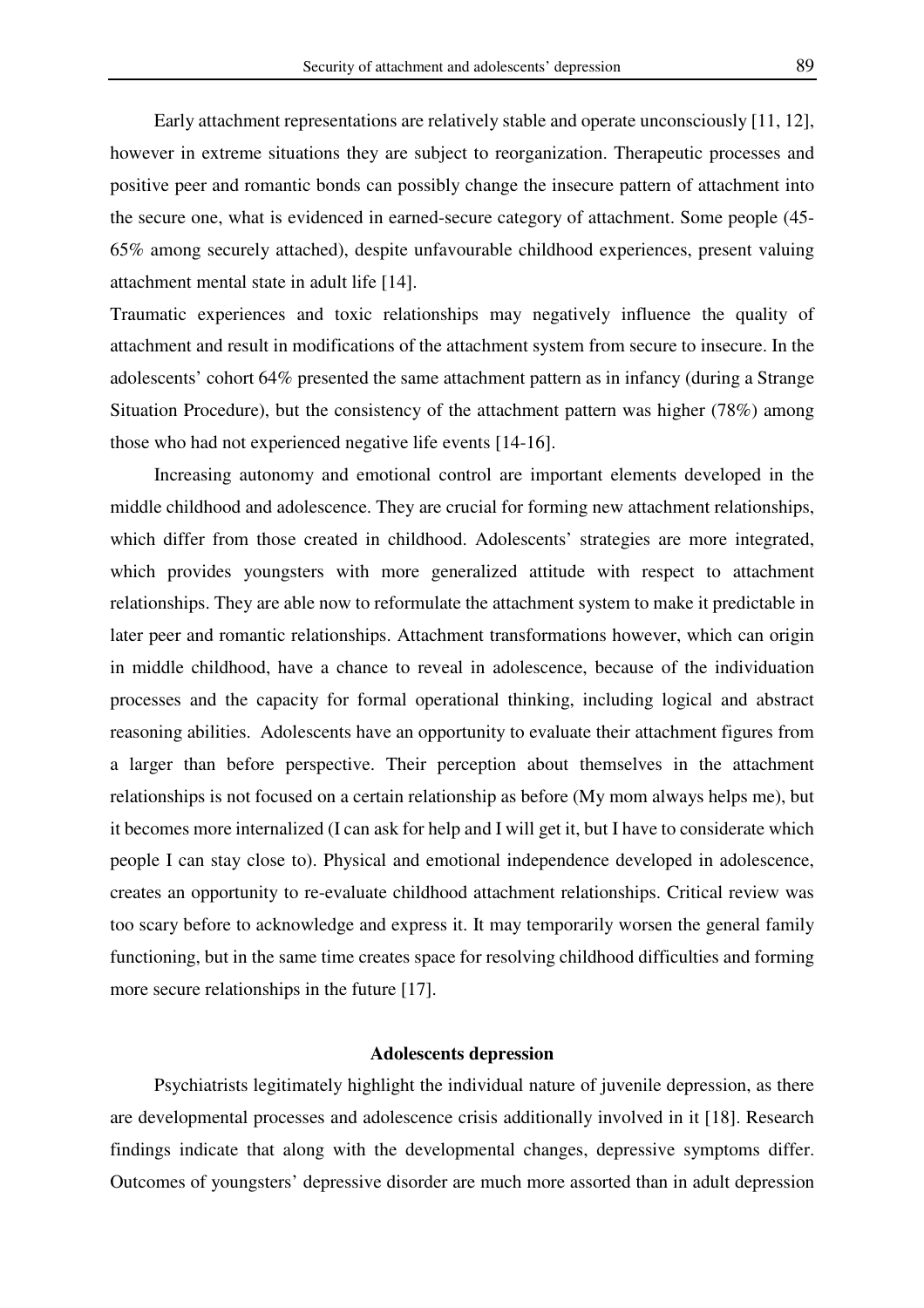[19]. Adolescence is a period between childhood and adulthood. Adolescents' disorders can be a continuation of childhood disorders, but also can be specific for adolescence or for adulthood. Juvenile depression is characterized by a complex group of outcomes, where not a depressed mood is fundamental, but irritability and problems with emotional control.

### **Attachment and adolescence depression**

The quality of attachment determines individual's adaptation skills. If the bonds are being formed securely, youngsters develop self-confidence and the sense of security. Insecure family environment produces low self-esteem, disturbed peer-relationships, sense of desolation and anxieties [18]. Insecurely-attached child in stress situations is at risk of overproducing the stress hormone - cortisol. The parent fails to soothe negative emotions and thereby the cortisol level is not being regulated, which results in the fixed high blood cortisol level. A child than becomes oversensitive in troubled situations, hyperactive and depressed [21-23]. The lack of selfregulation strategies causes dissociation of the behavioural system, which appears passive, and of the physiological system, which becomes highly stimulated [24]. Depressive persons practice passive methods of coping in the face of difficulties, as they anticipate the strategy failure, which arises from childhood experiences developing depressogenic structures. The same way as the primary strategies in securely-attached people function as adaptation coping strategies, secondary/ defensive strategies in insecurely-attached individuals, trigger anxiety linked to the attachment figure's unavailability, which results in symptomatic and distorted expressions [25, 26]. Insecurely-attached people distort affect (dismissing of attachment Ds) or cognition (preoccupied E). If they contradict their emotions, they are very reserved in solution seeking, trying to divert the attention from the real problem. People defending themselves against cognitive reflections, manifest their emotions impulsively, magnify problems but refuse distrustfully all attempts of rational help. Ineffectiveness of both above mentioned strategies, may escalate depressive symptoms [27].

### **The purpose of the study**

The purpose of the study was to investigate the role of internal working models in the prediction of depression [13]. The major objective was to verify if secure attachment performs a protection function against depression in adolescence. Insecure attachment has been theorized to form a vulnerability factor for the emergence of depressive symptoms.

Based on previous finding in the field of depression the hypothesis was formulated: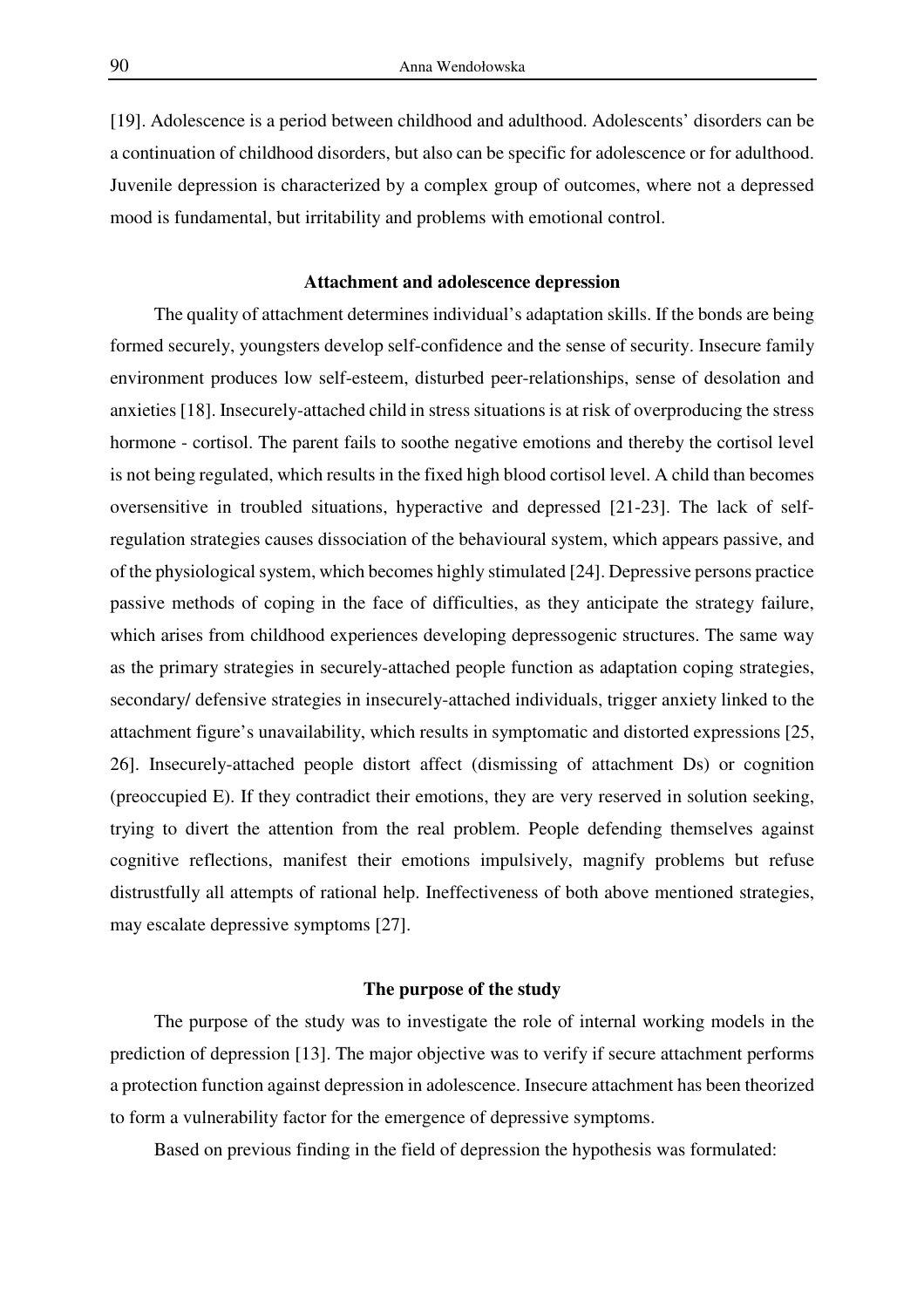In the group of adolescents reporting depressive symptoms, predominately the individuals are classified as insecurely-attached (dismissive, preoccupied and disorganized).

#### **Participants**

After the parental consent was obtained, 84 students, 12-15 years of age were recruited from the junior middle schools. The data obtained from the AAI and the CDI were gathered at the turn of 2005 and 2006. The group was almost equinumerous in terms of gender distribution (51.2% girls and 48.8% boys). Most of them were adolescents 14-15 years old (88.1%), firstborn children (48.8%), living in two-parent families (86.9%), having two siblings (47.6%). Both parents (father  $-53.7\%$ , and mother  $-48.8\%$ ) of most of the examined adolescents completed secondary education.

#### **Measures**

The Adult Attachment Interview by George, Kaplan, Main [12] and Child Depression Inventory by Kovacs [29] were used to evaluate attachment and depressive symptoms.

The AAI is highly reliable tool, regarded as a "golden standard" in assessing "mental states with respect of attachment" [13, p.44]. The protocol was originally intended for research with parents with low-risk samples, but since has been used reliably with adolescents, latencyaged children (10-14), high-risk and clinical samples [13, 28].

The purpose of the interview is to obtain information about childhood experiences with the important attachment figures. The interviewees are asked to describe positive and negative childhood experiences like losses, separations, rejections and how the parents reacted. Additionally, the interviewees try to evaluate those memories and also the current relationships with the parents.

The AAI is a semi-structured protocol, consisting of 18 questions. The interview is transcripted [13, 28] and analysed for identifying five differing states of minds with respect to attachment: secure F, dismissing Ds, preoccupied E, disorganized U and cannot classify CC.

Attachment classification is based on analysing an interview text, paying special attention to:

- Early childhood experiences of parenting
- Narrative style and coherence level (internal consistency of the transcript and collaboration in the interview process)

The speaker's memories pertinent inferred parental behaviour are rated for the subscales: Loving, Rejecting, Reversing/Involving, Neglecting, and Pressured to Achieve. The subscales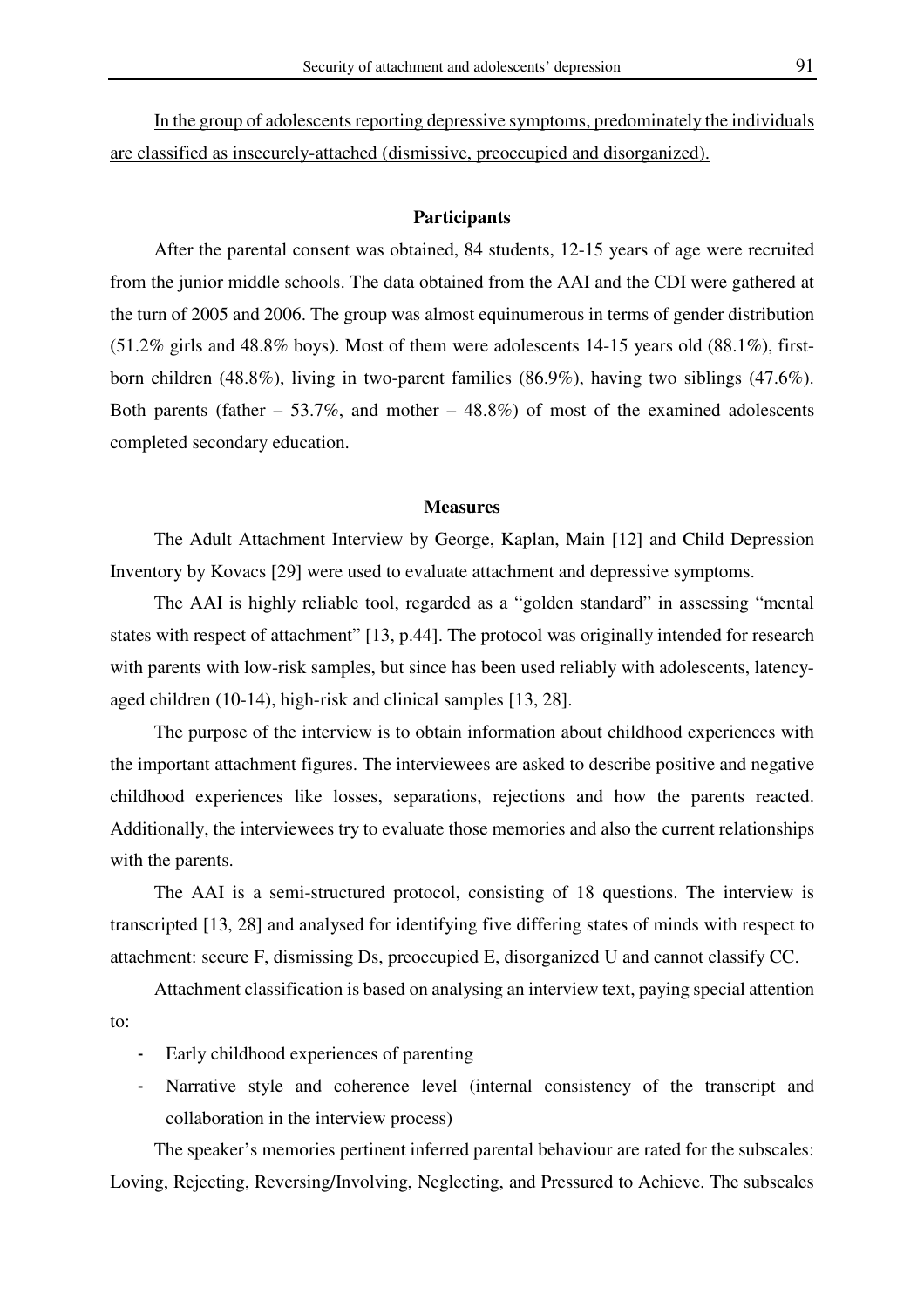of coherence pertain to the speaker's current state of mind referring to the mental representation of attachment-related experiences: Idealizing, Involving Anger, Derogation, Metacognition, Passivity of Discourse, Insistence of Lack of Recall, Fear of Loss.

Secure category placement is not obligatorily a result of favourable childhood experiences. Beside favourable or unfavourable childhood experiences, there are two subscales within the secure category, identified by the ratings on the parents' "loving" scale: "continuous secure" and "earned/discontinuous secure" [13].

Lapses of the monitoring of reasoning or discourse or reports of extreme behavioural reactions during discussion of abuse or loss lead to Unresolved U (Disorganized/ Disoriented) classification. Cannot Classify CC category (evidenced most clearly in clinical, prison and other high-risk populations) is used for speakers, who cannot be fitted to any "organized" (F, Ds or E) AAI placement, as they show mixed patterning. Among five major AAI categories, three of them (F, Ds, E) additionally have their own sub-categories: Ds1-4, F1-5, E1-3 [28]. Special competence at scoring and classifying transcripts, obtained in a formal training institute, followed by a reliability-check, are required to use that tool. The author of the studies is a reliable AAI coder.

Child Depression Inventory is one of the most frequently used measures of depression in children and adolescents between 7 and 17 years old. The self-report questionnaire consists of 27 items represented with three statements of varying severity with regards to emotional, cognitive and behavioural symptoms of depression. From the analysis five scales are derived: negative mood, interpersonal problems, ineffectiveness, anhedonia and negative self-esteem [29].

## **Results**

Adolescents' attachment patterns were coded from the AAI transcripts and the depression symptoms were assessed from the CDI questionnaires (Table 1).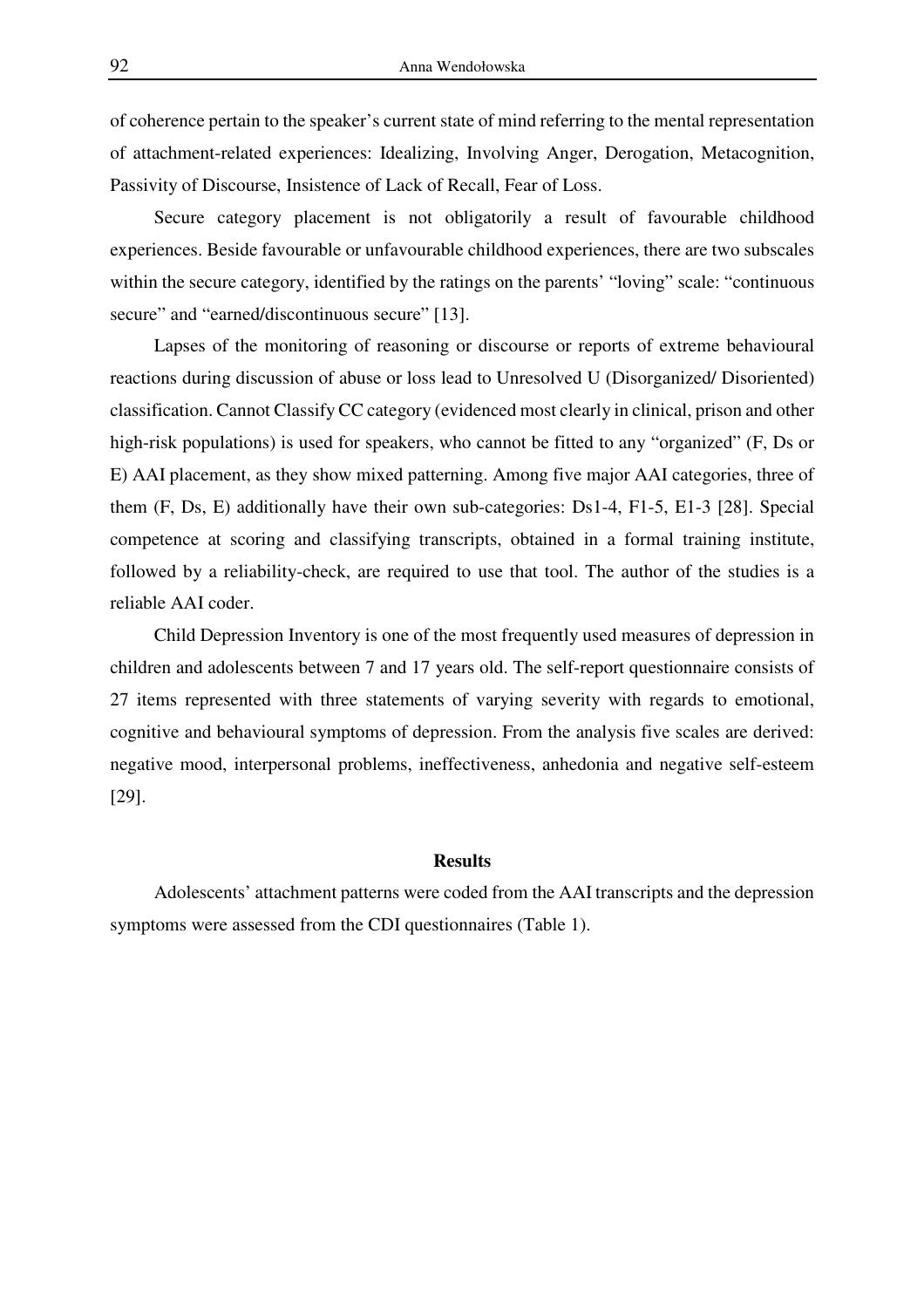|                                      |  | Attachment patterns |            |             |              |        |        |
|--------------------------------------|--|---------------------|------------|-------------|--------------|--------|--------|
| Depressive symptoms                  |  |                     |            |             |              | Total  |        |
|                                      |  | secure              | dismissing | preoccupied | disorganized |        |        |
| No depressive<br>symptoms            |  | Number              | 30         | 6           | 0            | 4      | 40     |
|                                      |  | % of depression     | 75.0%      | 15.0%       | 0.0%         | 10.0%  | 100.0% |
|                                      |  | % of attachment     | 58.8%      | 28.6%       | $0.0\%$      | 44.4%  | 47.6%  |
| Mild & severe<br>depressive symptoms |  | Number              | 21         | 15          | 3            | 5      | 44     |
|                                      |  | % of depression     | 47.7%      | 34.1%       | 6.8%         | 11.4%  | 100.0% |
|                                      |  | % of attachment     | 41.2%      | 71.4%       | 100.0%       | 55.6%  | 52.4%  |
| Total                                |  | Number              | 51         | 21          | 3            | 9      | 84     |
|                                      |  | % of depression     | 60.7%      | 25.0%       | 3.6%         | 10.7%  | 100.0% |
|                                      |  | % of attachment     | 100.0%     | 100.0%      | 100.0%       | 100.0% | 100.0% |

Table 1. **Number of adolescents in categories: depression and attachment pattern** 

| Table 2. Chi-Square test of independence analysing correlation between the attachment pattern and |  |
|---------------------------------------------------------------------------------------------------|--|
| depressive symptoms                                                                               |  |

|                          | Value | df | Asymptotic significance (two-sided) |
|--------------------------|-------|----|-------------------------------------|
| Pearson's Chi-square     | 8.385 |    | 0.039                               |
| N number of observations | 84    |    |                                     |

To analyse correlation between the attachment pattern and depressive symptoms in adolescents, Chi-Square test of independence was used. The findings, shown in Table 2 (df=3, p=0.039<0.05), confirm the assumed hypothesis. There were 75% secure individuals among no depressed adolescents.

In a group of the adolescents manifesting depressive symptoms, 52,3% represented insecure attachment pattern, and the other 47,7% were securely attached.

Quite a high percentage of secure individuals presenting depressive symptoms, made us to analyse in detail the relation between the two variables. The attachment pattern was grouped as "continuous secure", "earned secure", and "insecure", and the depressive symptoms as "no depressive symptoms", "mild depressive symptoms" and "severe depressive symptoms" (Table 3).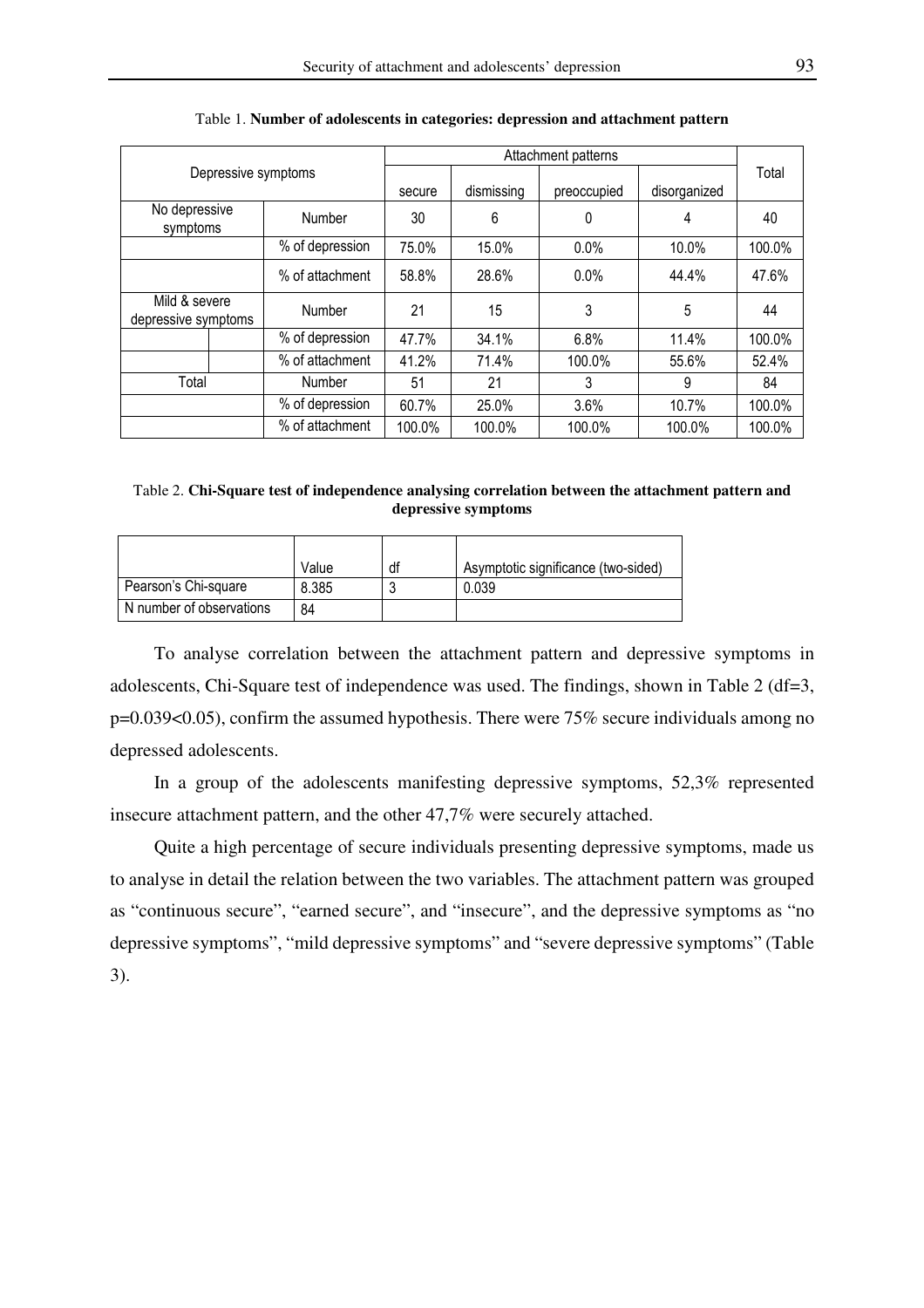|                            |                                             | Secure/insecure attachment patterns |          |            |        |
|----------------------------|---------------------------------------------|-------------------------------------|----------|------------|--------|
| Depressive symptoms        | continuous                                  | earned                              | insecure | Total      |        |
|                            |                                             | secure                              | secure   | (Ds, E, U) |        |
| no depressive symptoms     | Number                                      | 15                                  | 15       | 10         | 40     |
|                            | % of depression                             | 37.5%                               | 37.5%    | 25.0%      | 100.0% |
|                            | % of secure/insecure<br>attachment patterns | 71.4%                               | 50.0%    | 30.3%      | 47.6%  |
|                            | % of Total                                  | 17.9%                               | 17.9%    | 11.9%      | 47.6%  |
| mild depressive symtoms    | Number                                      | 6                                   | 15       | 15         | 36     |
|                            | % of depression                             | 16.7%                               | 41.7%    | 41.7%      | 100.0% |
|                            | % of secure/insecure<br>attachment patterns | 28.6%                               | 50.0%    | 45.5%      | 42.9%  |
|                            | % of Total                                  | 7.1%                                | 17.9%    | 17.9%      | 42.9%  |
| severe depressive symptoms | Number                                      | 0                                   | 0        | 8          | 8      |
|                            | % of depression                             | $.0\%$                              | $.0\%$   | 100.0%     | 100.0% |
|                            | % of secure/insecure<br>attachment patterns | $.0\%$                              | .0%      | 24.2%      | 9.5%   |
| Total                      | % of Total                                  | $.0\%$                              | $.0\%$   | 9.5%       | 9.5%   |
|                            | Number                                      | 21                                  | 30       | 33         | 84     |
|                            | % of depression                             | 25.0%                               | 35.7%    | 39.3%      | 100.0% |
|                            | % of secure/insecure<br>attachment patterns | 100.0%                              | 100.0%   | 100.0%     | 100.0% |
|                            | % of Total                                  | 25.0%                               | 35.7%    | 39.3%      | 100.0% |

#### Table 3. **Number of adolescents in categories: mild, severe and no depressive symptoms and continuous secure, earned secure and insecure attachment pattern**

## Table 4. **Kruskal-Wallis Test for depression and attachment**

|                         | depression |
|-------------------------|------------|
| Chi-square              | 9.509      |
|                         |            |
| Asymptotic significance | 0.009      |

a Kruskal-Wallis Test

b Grouping variable: secure/insecure attachment pattern

With respect to the attachment pattern, the depressive symptoms as shown in Table 4, showed a significant difference (Kruskal–Wallis Test: chi2=9.509, df=2, p=0.009<0.05).

A majority of no depressed adolescents (75%) were securely attached: 37,5% continuous secure, and 37,5% earned secure.

In the group reporting light depressive symptoms there were 16,7% continuous secure and 41,7% insecure adolescents.

All the adolescents manifesting severe depressive symptoms represented an insecure attachment organization.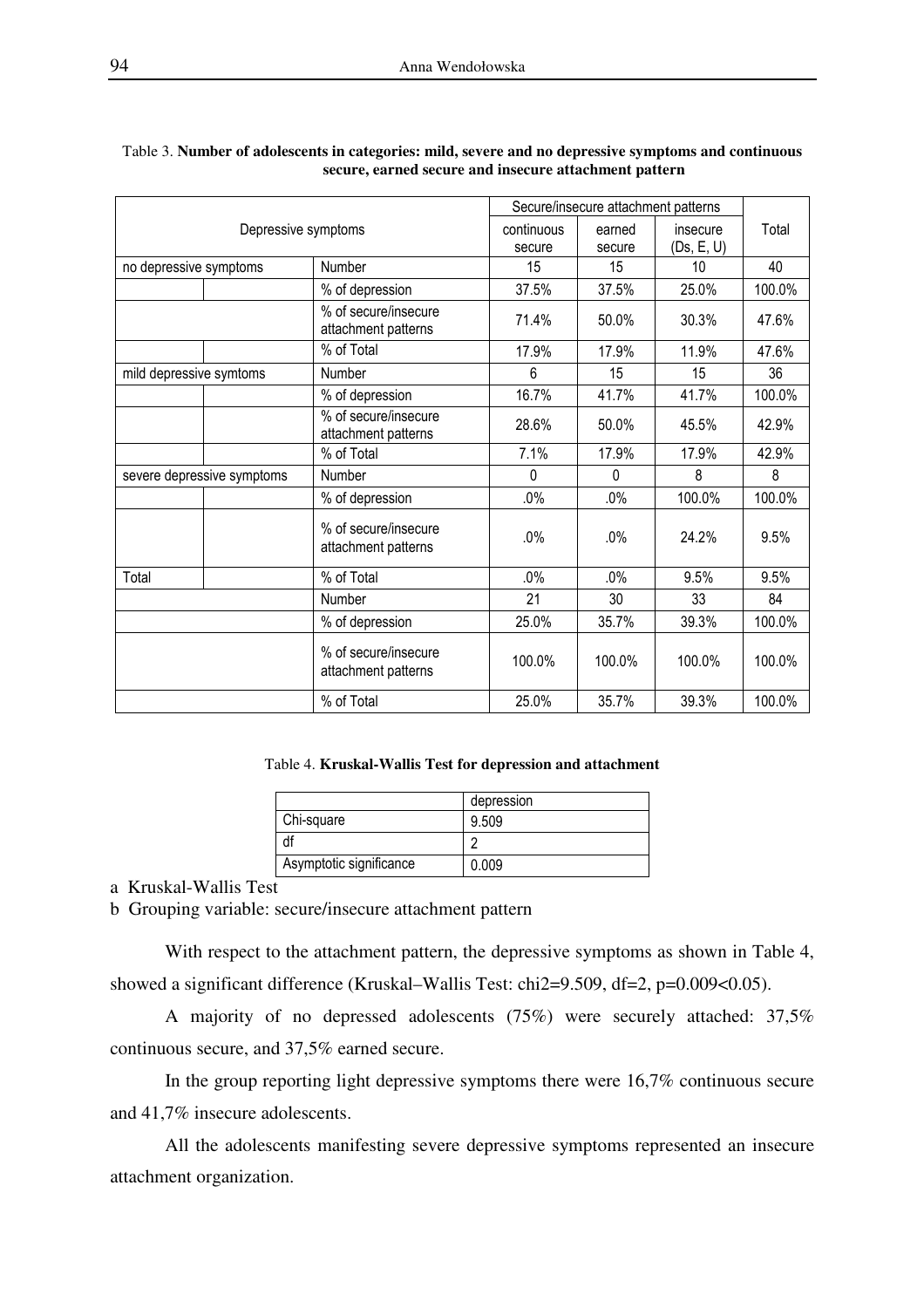#### **Discussion**

- 1. In the examined population 60.7% of adolescents presented a secure attachment pattern, 25% were classified as dismissing, 3.6% were preoccupied and 10.7% - disorganized. In a "secure" category 58,8% were classified as earned secure. These is the common attachment pattern distribution found in other countries.
- 2. Among preadolescents (12-13) the majority (50%) were represented by dismissing individuals, 20% were secure, 20% disorganized and 10% preoccupied, which is not similar to standard distribution reported for comparable populations. The distribution of attachment patterns in older adolescents group (14-15) was: 66.2% secure, 21.6% dismissing, 2.7% preoccupied and 9.5% disorganized. This corresponds to those found for other nonclinical samples.

Ammaniti et al. [28] found in their research that the distribution of attachment representations (obtained with the AAI), in latency-aged children (10-14), does not differ from the distribution in a group of older samples. The concordance of attachment styles was observed at the children seen at 10 and again at 14 years of age [28]. It was not confirmed in our findings.

The nonstandard distribution in preadolescents may be the result of specific developmental issues. Determination to establish autonomy could be related to the minimization the power of the attachment system with respect to parents. Developmental changes and the challenges in the current environment may significantly influence attachment organization or temporarily disrupt the capacity to access it. Allen and Land's findings [17] seem to confirm the quoted thesis. They suggest that the concordance of attachment between adolescents and their mothers appears to be greater for older than for younger adolescents. Taciturnity, specific for the younger AAI speakers, may complement the above-mentioned interpretation. That would question the justification of interviewing 10/13-year-olds with the AAI, despite the tool was used reliably with the children. However, it must be taken into consideration that possible errors may occurred in the interview process. Although the protocol included age-appropriate adjustments, the interviewers could possibly fail at the communication level.

3. In the examined group of adolescents the cumulative rate of mild and severe depressive symptoms is as high as 52.4%. The observed depressive symptoms distribution is as follows: severe depressive symptoms  $-9.5\%$ , mild depressive symptoms  $-42.9\%$ , and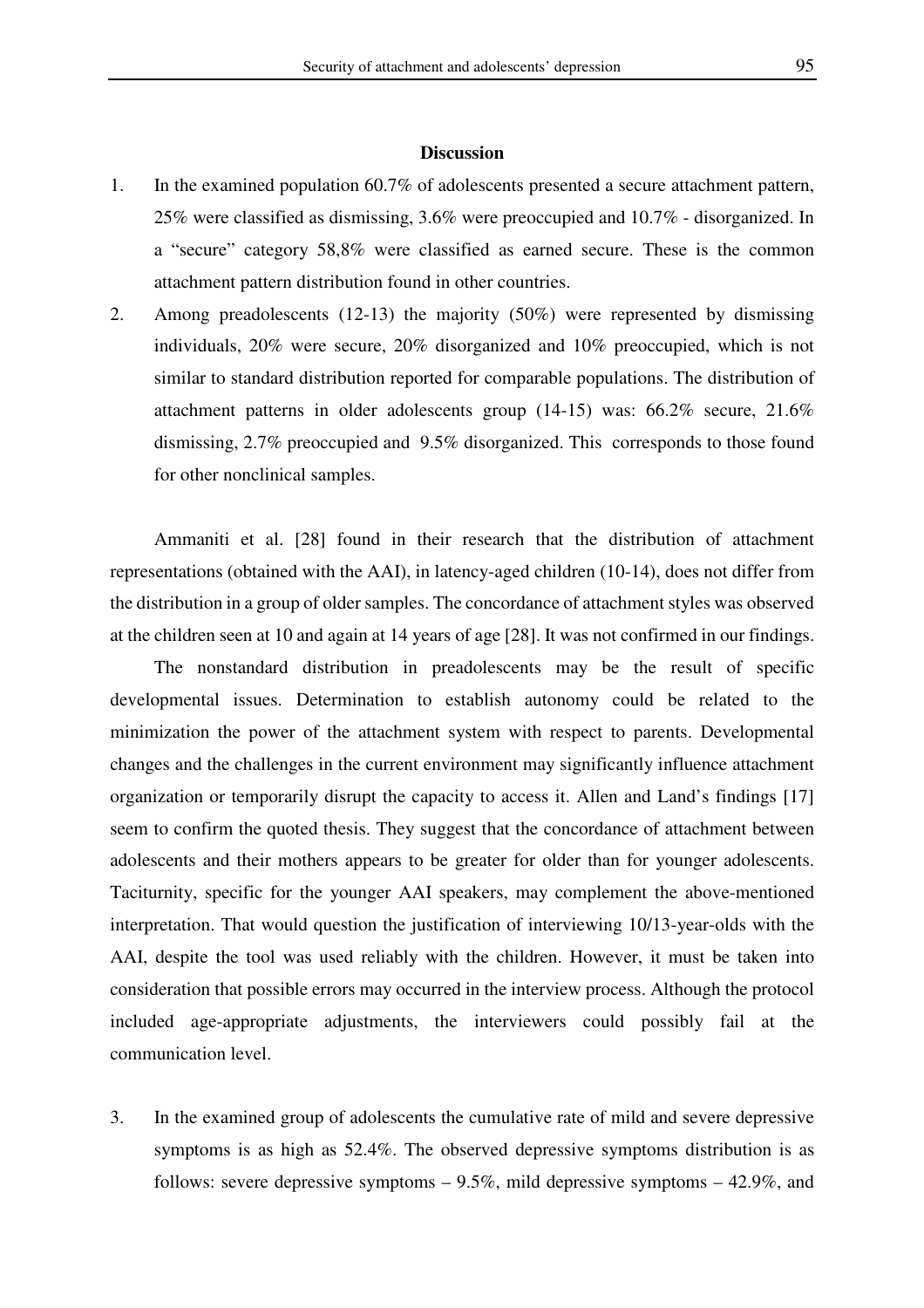no depressive symptoms – 47.6%. Numerous studies in recent literature provide data about the prevalence of depression in childhood and adolescents. Some of the findings indicate high rates of adolescents' depression reaching 20% [30], 30% [31], and if examined as depressive comorbidity (anxiety, oppositional deviant disorder, conduct disorder, attention deficit, etc.) the rate increases to 57% [29]. In Romanian sample aged 10 to 21, there were 24.4% of light depression, 11.8% of moderate depression and 5% adolescents with severe depressive symptoms (41,2% in total) [32]. Bomba's studies in Poland [29] show a cohort trend for increasing rates of depression among younger adolescents (38.1%). In 1986 it was 28.15% among 13-year-olds, and 19.25% in the group of 17-year-olds. In 1988 the rate increased to 31.65% (42.41% girls and 22% boys). The rates of 10-year-olds' depression decreased from 38.2% in 1984 to 27.7% in 2001 (among boys from 46.6% to 31,0%) [33]. In 2005, 21.6% of 12-year-olds presented depressive symptoms (28.7% of girls). In 2008 Jaklewicz suggested increasing rates of depression in 15/18-year-olds [34, 35]. In 2010, the depressive symptoms estimated among 17-year-olds with the Beck's Inventory, presented 33.6%, of girls and 18.2% of boys [36]. It is difficult to make a statement regarding this study results, in relation to above reported findings, due to their huge spread. Factors for this variability include differences in population studied (clinical or normal), methods of assessment (self-report questionnaire or clinical interview) and definition of depression (symptom, syndrome or a disorder). Depressive symptoms, defined as negative mood, are presented by 15-40% of population, a syndrome (greater length set of symptoms) - 5-6%. Depressive disorder, major depressive disorder and dysthymia represent 1-3% of population [33]. Depression comorbidity is extremely common among depressed adolescents. CDI is a self-report measure of depression not designed as a diagnostic measure, it is useful however in assessing the severity of depressing symptomatology. Severe depressive symptoms, classified by CDI, represent a clinically relevant level of depression, but the tool does not distinguish properly between individuals manifesting mild depressive symptoms and those with depression comorbidity [34, 35]. Regardless of all the diagnostic, definition and methodology problems, it has been confirmed that young people have an increased prevalence of depression, which appears to be universal trend.

4. Preadolescents (12-13 years old) more often report depressive symptoms than adolescents aged 14-15. 90% of preadolescents and 47.3% in the group of 14/15-years-olds, presented mild or severe depressive symptoms. The preadolescents group was small in size and probably cannot be representative for the population, nevertheless they appear to be more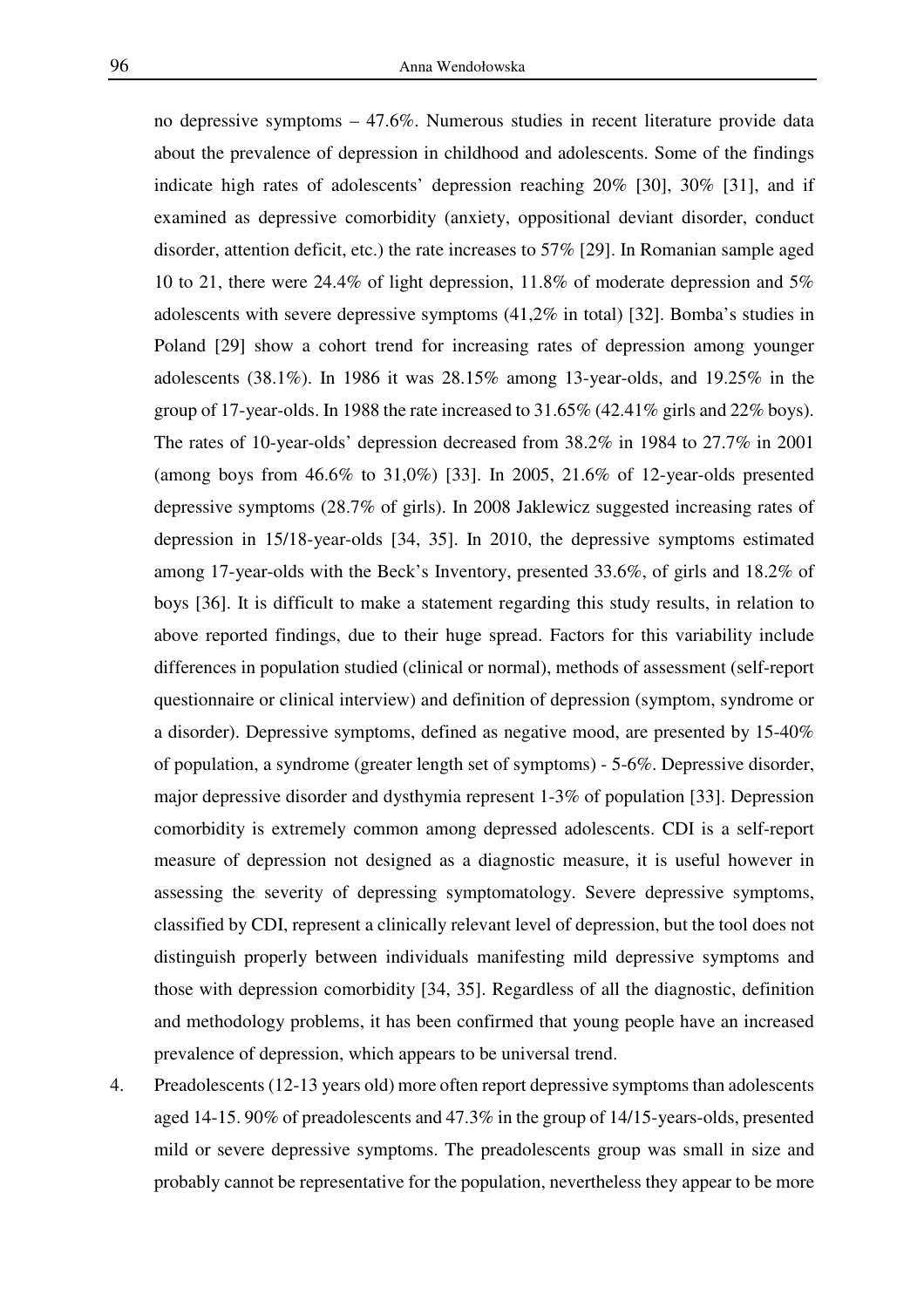vulnerable to depression than their older friends. Crisis in an adolescence period can be a significant burden, when young people facing difficulties simultaneously experience insufficient support. Most of research results suggest that the rates of reported depressive symptoms in preadolescents aged 8-12 (2%) are four times higher than in 17 years old (4- 8%) [2, 3, 40, 41], which was not confirmed in our studies. Gunnell's data indicate that depressive symptoms were presented in 21 to 50% in children [42]. A demanding individuation process, transition from primary to middle high school, new peer groups, simultaneously increasing expectations, and limited willingness to seek old, safe support methods, jeopardize harmonious development. Lower depression rates in the group of older adolescents may be related to more advanced adaptational and coping strategies, developed from experience, the maturity, and the wider social support network.

- 5. 58,8% of securely attached had no depressive symptoms. Majority of continuous secure adolescents were represented by non-depressed individuals (71.4%). Among earned secure adolescents 50% did not report any depressive symptoms, and the other 50% manifested symptoms of light depression. There was no severe depression among representations of both: continuous secure and earned secure individuals. Insecure adolescents reported more mild and severe depressive symptoms (52.3%). High rates of securely attached people among those with mild depressive symptoms (41.2%) might be a result of:
	- a) The examined population was a nonclinical sample. Depressed adolescents were not diagnosed with the clinical interview. Their self-reports' mild depression symptoms could indicate different factors related to puberty or other problems.
	- b) 71.4% of the securely attached, who reported depressive symptoms, were categorized as earned secure. The findings confirm the role of attachment as a protection against development of depression. The continuous secure category seems to function as a more effective protector against depression comparing to the earned secure one. However, no cases of severe depression among earned secure individuals confirm weightiness of the quality of attachment in a healthy development. In stress and life difficulties a new, reorganized attachment system is being tested. When it fails, the old, developed in the childhood, attachment system is being activated, which may increase vulnerability to depression. In adolescence, emotional regulation and cognitive processes are still under development, in addition there are various factors that jeopardize the integrity of newly organized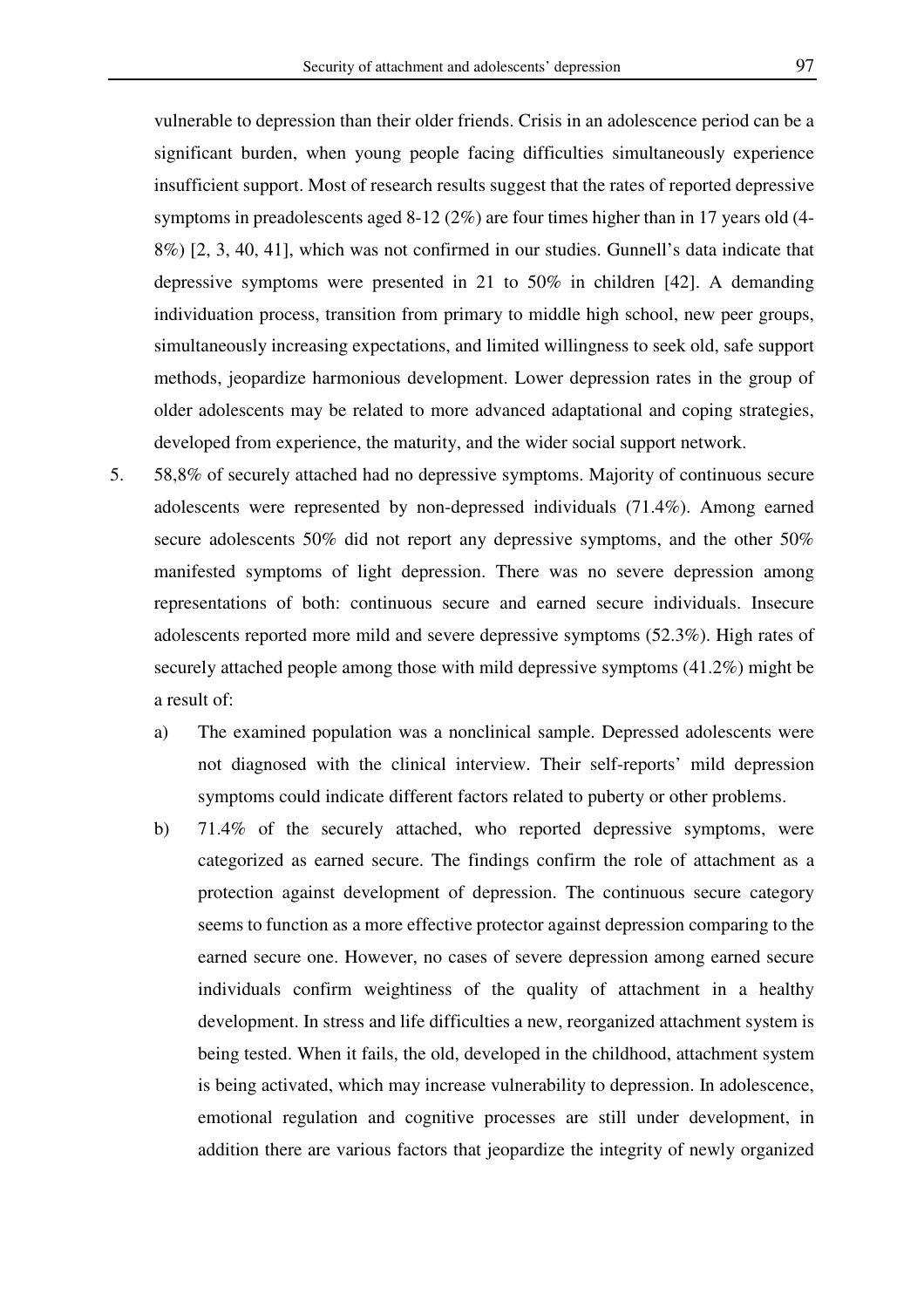system, which might be not consistent enough to protect individual against depression.

Association between attachment and depression is widely reported in literature. Several studies identified a relation between depression and preoccupation [43], some researches indicated depression correlated with a dismissing pattern [44], others suggested a link between depression and disorganization of attachment [45, 46]. With regards to gender, there are some findings highlighting that preoccupied women and dismissive men are vulnerable to depression [17]. All of the studies confirm a general thesis that depression is associated with an insecure attachment pattern [47-51], which was also substantiated in this study.

Escalating family crisis, growing mobility of the society, declining family consistency, perhaps reduce support resources. People starting from a "secure base" head toward a safe direction, in opposition to those insecurely attached. Obviously, there is no guarantee that the former will succeed, and the latter are doomed to failure, but the attachment pattern acts as shield protecting against risk factors, or as another negative factor, which intensifies difficulties.

## **Strengths and limitations**

Our studies, using the AAI, are pioneering in Poland, where the tool is not very popular due to its high costs of trainings and time-consuming transcribing and coding process. According to the author's knowledge, there is only one reliable Polish AAI coder, which unfortunately made impossible the procedure of blind, double-coding. The objectivity of the results may be therefore questionable.

Depressive symptoms were estimated with a self-report questionnaire. The CDI is one of the most frequently used measures of depression in children and adolescents, but specially with the younger examinees can possibly contain errors.

Another limitation of the study is a population, which consisted of big town citizens and was too small in size, regarding the preadolescents sample, to formulate generalized conclusions.

Undoubted value of the presented research is that adolescents' depression was illustrated from the attachment theory perspective. It provides in depth understanding of how insecure strategies can provoke and maintain depressive symptoms and how security of attachment protects against development of psychopathology. The presented model of adolescence depression could appear valuable for researches, clinicians and therapists, who might feel inspired in exploring further methods of a prevention of adolescents' depression as well as creating effective interventions.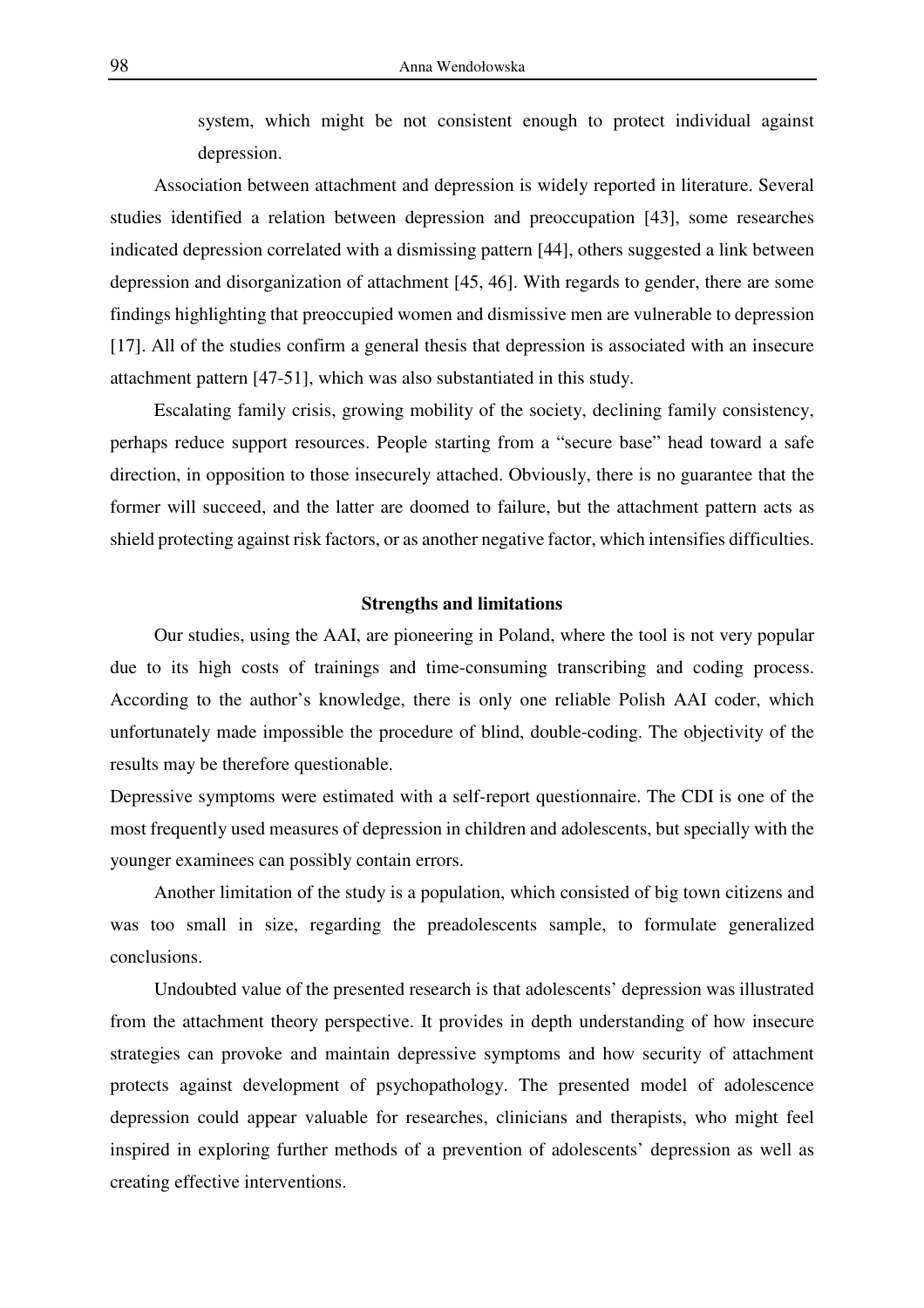#### **References**

- 1. McCauley E, Pavlidis K, Kendall K. Developmental precursors of depression: the child and the social environment. In: Goodyer IM, Ed. The depressed child and adolescent. Cambridge: Cambridge University Press; 2001, pp. 46–78.
- 2. Bemporad JR. Dynamic and interpersonal theories of depression. In: Reynolds WM, Johnson HM, Eds. Handbook of depression in children and adolescents. New York & London: Plenum press; 1994, pp. 81–96.
- 3. Essau, CA. Dobson KS. Epidemiology of depressive disorders. In: Essau CA, Petermann F, Eds. Depressive disorders in children and adolescents. Epidemiology, risk factors and treatment. Northvale, New Jersey, London: Jason Aronson Inc; 1999, pp. 69–104.
- 4. Nottelmann ED, Jensen PS. Comorbidity of depressive disorders: rates, temporal sequencing, course, and outcome. In: Essau CA, Petermann F, Eds. Depressive disorders in children and adolescents. Epidemiology, risk factors and treatment. Northvale, New Jersey, London: Jason Aronson Inc; 1999, pp. 137–194.
- 5. Reynolds WM, Johnson HF. The nature and study of depression in children and adolescents. In: Reynolds WM. Johnson HM, Eds. Handbook of depression in children and adolescents. New York & London: Plenum Press; 1994, pp. 3–18.
- 6. Fonagy P, Target M. Cottrell D. Phillips J. Kurtz A. What works for whom? A critical review of treatments for children and adolescents; New York, London: The Guilford Press; 2005.
- 7. Eisen AR. Schaefer CE. Separation anxiety in children and adolescents. New York, London: The Guilford Press; 2005.
- 8. Bowlby J. Attachment and Loss, Vol. 1. Attachment. London: Pimlico; 1997.
- 9. Siegel DJ. The developing mind. How relationships and the brain interact to shape who we are. New York, London: The Guilford Pres; 1999.
- 10. Kamkar K, Doyle AB, Markiewicz D. Insecure attachment to parents and depressive symptoms in early adolescence: mediating roles of attributions and self-esteem. Int. J. Psychol. Studies 2012; 4 (2), pp. 3– 18.
- 11. Czub T. Od przywiązania do tożsamości prawidłowości i zaburzenia rozwoju. Niepublikowane materiały: SWPS; 2001.
- 12. Crowell JA, Fraley RC, Shaver PR. Measurement of individual differences in adolescents and adult attachment. In: Cassidy. Shaver PR. red. Handbook of attachment: theory, research, and clinical applications. New York, London: the Guilford Press; 1999, pp. 434–468.
- 13. Main M, Goldwyn R, Hesse E. Adult attachment scoring and classification systems. Unpublished manuscript: Regents of the University of Califomia. 2002.
- 14. Waters E, Hamilton CE, Weinfield, NS. The stability of attachment security from infancy to adolescence and early adulthood: General introduction. Child Development. 2000; 71(3), pp. 678–668.
- 15. Goldberg S. Attachment and development. London: Arnold; 2004.
- 16. Main M. Recording and transcribing the Adult Attachment Interview. Unpublished manuscript. Berkeley: University of California, 1999.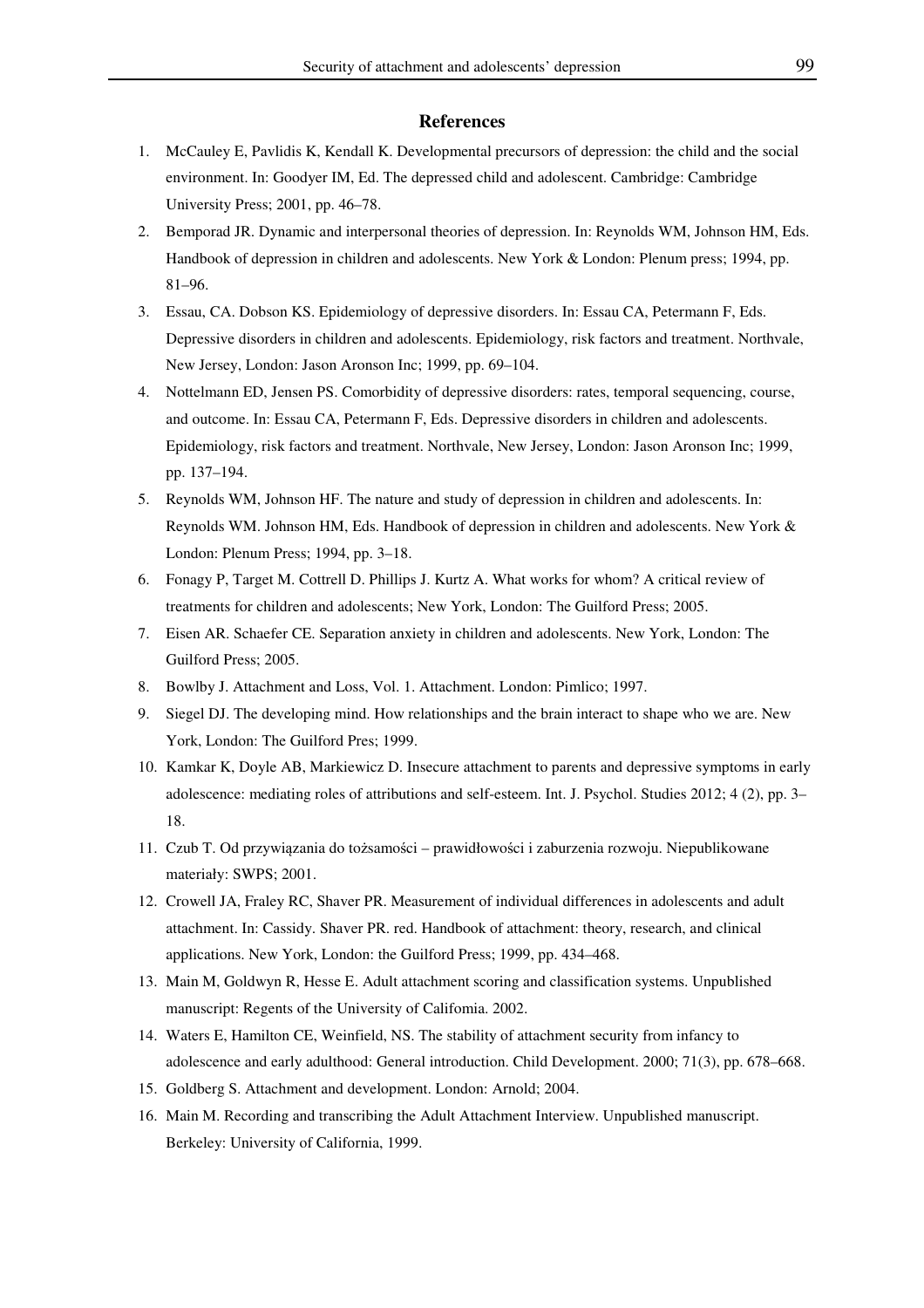- 17. Allen JP, Land D. Attachment in adolescents. W: Cassidy J, Shaver PR, Eds. Handbook of attachment: theory, research, and clinical applications. New York, London: the Guilford Press; 1999, pp. 319–335.
- 18. Radochoński M. Podstawy psychopatologii dla pedagogów. Rzeszów: Wydawnictwo Uniwersytetu Rzeszowskiego; 2001.
- 19. Shafii M, Lee Shafii S. Clinical Manifestation and developmental psychopathology of depression. W: Shafii M, Lee Shafii S, Eds. Clinical guide to depression in children and adolescents. Washington, London: American, Psychiatrie Press, Inc; 1992, pp. 3–42.
- 20. Bowlby J. A secure base. Clinical applications of attachment theory. Hove, New York: Brunner-Routledge; 2004.
- 21. Goodyer IM. The influence of recent life events on the onset and outcome of major depression in young people. In: Essau C.A, Petermann F, Eds. Depressive disorders in children and adolescents. Epidemiology, risk factors and treatment. Northvale, New Jersey, London: Jason Aronson Inc; 1999, pp. 237–260.
- 22. Harrington R, Dubicka B. Natural history of mood disorders in children and adolescents. In: Goodyer IM, Eds. The depressed child and adolescent. Cambridge: Cambridge University Press; 2001, pp. 353– 381.
- 23. Beatson J, Taryan S. Predisposition to depression. The role of attachment. Australian & New Zealand Journal of Psychiatry 2003; Vol. 37 (2), pp. 219–225.
- 24. Dawson G, Hessl D, Frey K. Social influences on early developing biological and behavioral systems related to risk for affective disorder. Development and Psychopathology. 1994; 6, pp. 759–779.
- 25. Carnelley KB, Arbor A, Pietromonaco PR, Jaffe K. Depression working models of others, and relationship functioning. Journal of Personality and Social psychology. 1994; 66 (1), pp. 127-140.
- 26. Ingram RE. Origins of cognitive vulnerability to depression. Cognitive Therapy and Research 2003; 27 (1), pp. 77–88.
- 27. Shaw SK, Dallos R. Attachment and adolescent depression: the impact of early attachment experiences. Attachment & Human Development. 2005; vol. 7, issue 4, pp. 409-424.
- 28. Hesse E. The Adult Attachment Interview. Historical and current perspectives. In: Cassidy J, Shaver PR, Eds. Handbook of attachment: theory, research, and clinical applications. New York, London: the Guilford Press; 1999, pp. 395–433.
- 29. Rola J. Depresja u dzieci. Warszawa: Wydawnictwo Akademii Pedagogiki Specjalnej im. Marii Grzegorzewskiej, 2001.
- 30. Brooks-Gun J, Auth JJ, Petersen AC, Compas EC. Physiological processes and the development of childhood and adolescent depression. In: Goodyer I. M, Eds. The depressed child and adolescent. Cambridge: Cambridge University Press, 2001, pp. 79–118.
- 31. Koszewska I, Habrat-Pragłowska E. O depresji, o manii, o nawracających zaburzeniach nastroju. Warszawa: Wydawnictwo Lekarskie PZWL, 2003.
- 32. Mustata A-E. The risk of eating disorders in adolescence and its association with the value of the body mass index, level of anxiety and level of depression. Procedia - Social and Behavioral Sciences 2015; 187, pp. 141–146.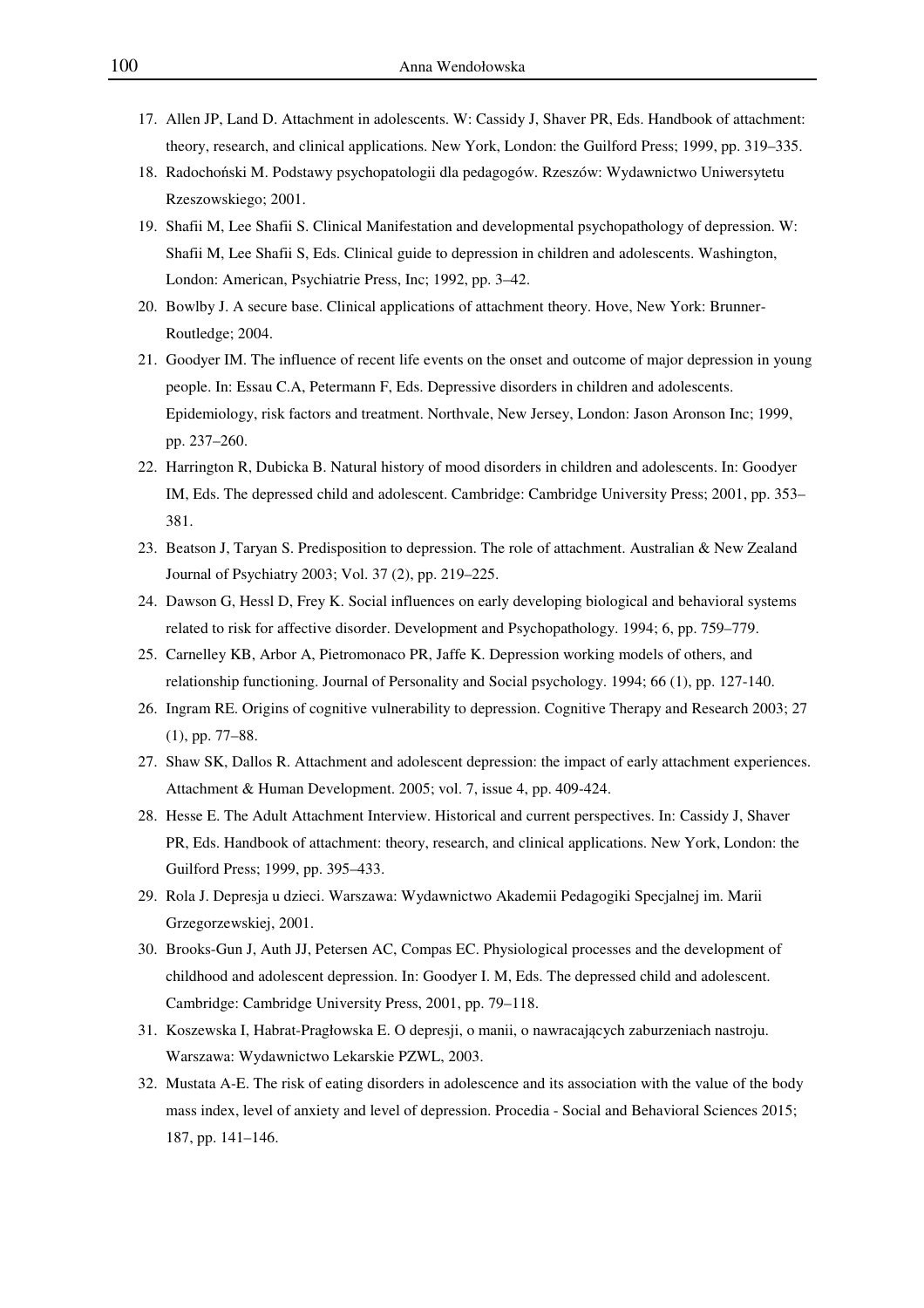- 33. Modrzejewska R, Bomba J. Porównanie objawów depresji w populacji uczniów krakowskich szkół podstawowych w latach 1984 i 2001. Psychiatria Polska, 2009, tom XLIII, 2, pp. 167–174.
- 34. Namysłowska I. Zdrowie psychiczne dzieci i młodzieży w Polsce stan rozwoju opieki psychiatrycznej i zadania na przyszłość. Postępy Nauk Medycznych. 2013, t. XXVI, nr 1, pp. 4–9.
- 35. Iniewicz G. The specific features of adolescent depression from developmental reaction to clinical syndrome. Polish Psychological Bulletin. 2008, 39 (3), pp. 154–157.
- 36. Modrzejewska R, Bomba J. Rozpowszechnienie zaburzeń psychicznych i używania substancji psychoaktywnych w populacji 17-letniej młodzieży wielkomiejskiej. Psychiatria Polska, 2010, tom XLIV, numer 4, pp. 579–592.
- 37. Kolvin I, Sadowski H. Childhood depression: clinical phenomenology and classification. In: IM. Goodyer, Ed. The depressed child and adolescent. Cambridge: Cambridge University Press, 2001, pp. 119–142.
- 38. Reynolds WM. Assessment of depression in children and adolescents by self-report questionnaires. In: Reynolds W, Johnson HM, Eds. Handbook of depression in children and adolescents. New York & London: Plenum Press, 1994, pp. 209–234.
- 39. Compas BE, Oppedisano G. Mixed anxiety/depression in childhood and adolescents. In: Sameroff AJ, Lewis M, Miller S, Eds. Handbook of developmental psychopathology. New York: Kluwer Academic/ Plenum Publishers. 2000, pp. 531–548.
- 40. Kendall PC. Zaburzenia okresu dzieciństwa i adolescencji. Mechanizmy zaburzeń i techniki terapeutyczne. Gdańsk: GWP, 2004.
- 41. Hammen, C. Depresja. Modele kliniczne i techniki terapeutyczne. Gdańsk: GWP, 2004.
- 42. Gunnel KE, Flament MF, Buchholz A, Henderson KA, Obeid N, Schubert N i inn. Examining the bidirectional relationship between physical activity, screen time, and symptoms of anxiety and depression over time during adolescence. Preventive Medicine. 2016, 88, pp. 147–152.
- 43. Simpson JA, Rholes WS, Cambell L, Tran S, Wilson CL. Adult attachment, the transition to parenthood, and depressive symptoms. J. Person. Social Psychol. 2003; 84 (6), pp. 1172–1187.
- 44. Dozier M, Stovall KC, Albus KE. Attachment and psychopathology in adulthood. In: Cassidy J., Shaver PR, Eds. Handbook of attachment: theory, research, and clinical applications. New York, London: the Guilford Press; 1999, pp. 497–519.
- 45. Lyons-Ruth K, Easterbrooks MA, Cibelli CD. Infant attachment strategies, infant mental lag, and maternal depressive symptoms: Predictors of internalizing and externalizing problems at age 7. Developmental Psychology 1997; 33 (4), pp. 681–692.
- 46. Wei M, Heppner PP, Mallinckrodt B. Perceived coping as mediator between attachment and psychological distress: A structural equation modeling approach. Journal of Councelling Psychology. 2003; 50 (4), pp. 438–447.
- 47. Weinman ML, Buzi R, Smith PB, Mumford DM. Association of family support, resiliency, and depression symptoms among indigent teens attending a family planning clinic. Psychological Reports. 2003; 93(3), pp. 719–731.
- 48. Oliver LE, Whiffen VE. Perception of parents and partners and men's depressive symptoms. J.Social and Personal Relationships. 2003; 20 (5), pp. 621–635.